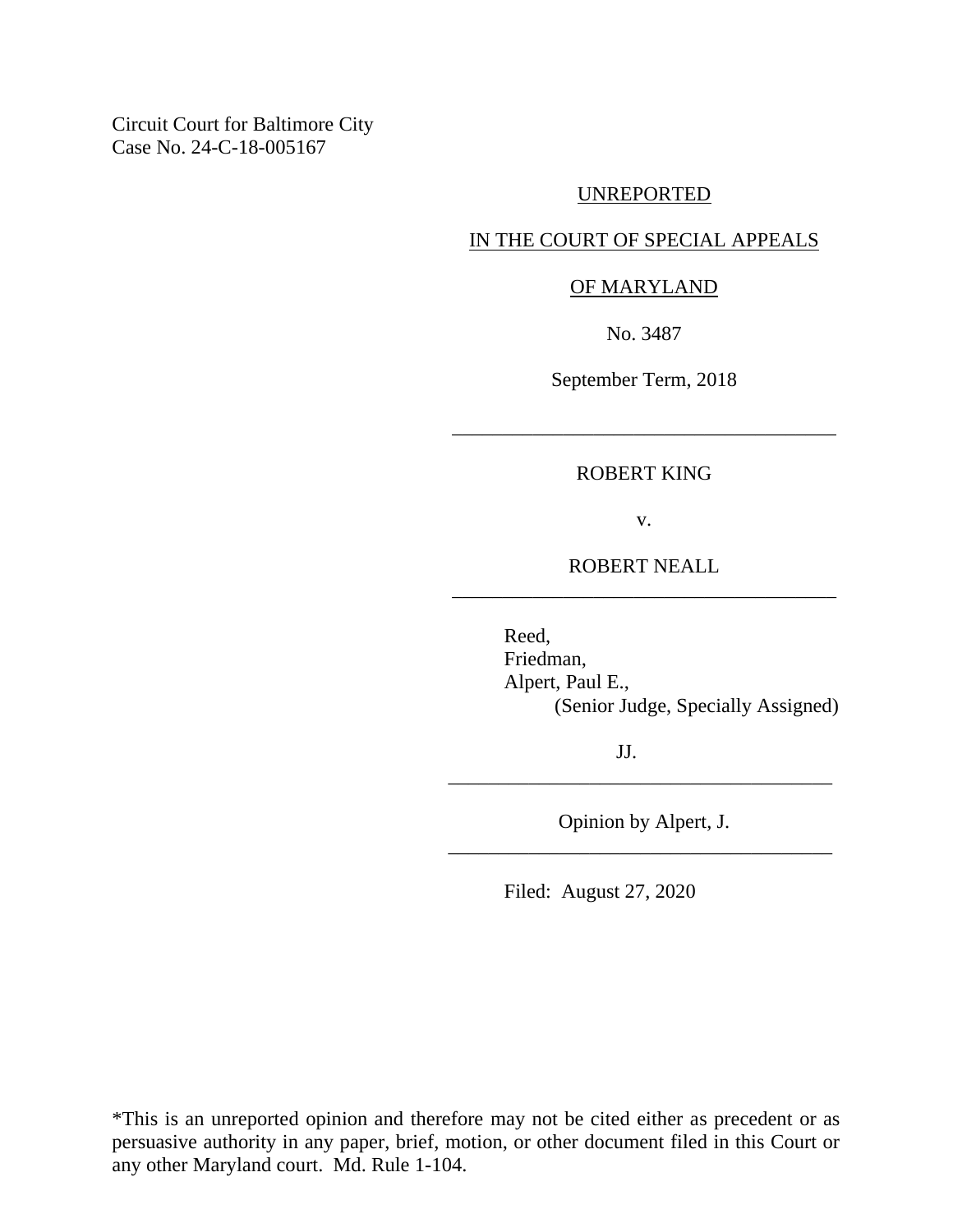In the Circuit Court for Baltimore City, Robert King, appellant, a patient at the Clifton T. Perkins Hospital Center ("Perkins"), filed suit against Robert Neall, the Secretary of the Maryland Department of Health ("the Department") and other State personnel at Perkins,<sup>1</sup> appellees, asserting claims arising under the Americans with Disabilities Act ("ADA"), 42 U.S.C. § 12101-12117, the Maryland Declaration of Rights, the federal constitution, and Maryland statutory and common law. The Department moved to dismiss the complaint on several grounds, including that the claims all were barred by *res judicata*; that certain claims were barred by the applicable statute of limitations; and that the complaint failed to state a claim upon which relief may be granted. The circuit court granted the motion to dismiss, with prejudice, for failure to state a claim upon which relief could be granted and on limitations grounds.

Mr. King appeals, presenting two questions,<sup>2</sup> which we have combined and rephrased as one: Did the circuit court err by dismissing the complaint with prejudice? We answer that question in the negative and so affirm.

<sup>&</sup>lt;sup>1</sup> The other defendants/appellees are: Christopher Irwin, the CEO of Perkins; Marian Fogan, the COO of Perkins; Inna Taller, M.D., the Clinical Director at Perkins; Aram Faramarz Mokhtari Aria, M.D., a psychiatrist at Perkins; Chandra Wiggins, a Perkins employee with the Work Adjustment Program; Thomas Lewis, and Wayne Noble, unspecified employees of Perkins. For ease of discussion, we shall refer to the appellees collectively as the Department.

 $2$  The questions as posed by Mr. King are:

<sup>1.</sup> Does 28 U.S.C.S. [sic] § 1367(d) and Maryland Rule 2-101(b) overcome the statutory limitations of [Md. Code Ann., State Gov't]  $\S 20-1013(a)(3)$ ?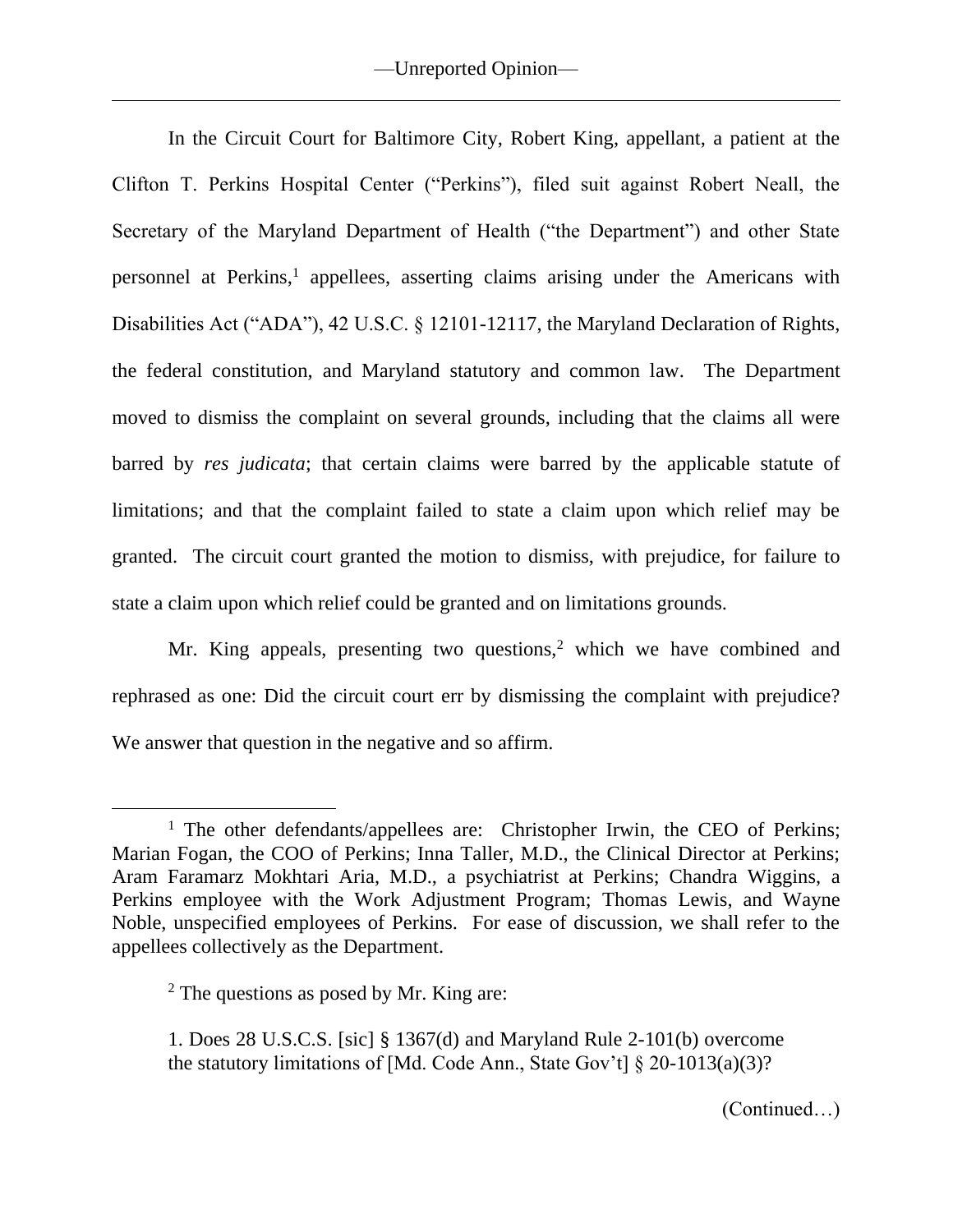# **FACTS AND PROCEEDINGS**<sup>3</sup>

On December 10, 1998, Mr. King was admitted to Perkins, a psychiatric hospital facility operated by the Department. On May l4, 1999, he was found not criminally responsible and he was remanded to Perkins for care and treatment.

In early 2016, Mr. King applied to participate in a treatment program known as the Work Adjustment Program, which places patients in jobs and pays them minimum wage. On March 18, 2016, he filed a grievance claiming that he had been waiting 7 to 8 months for a placement and that the delay amounted to discrimination. The Department responded to Mr. King's grievance and, on April 5, 2016, a Perkins employee advised Mr. King that he had been placed in a job with the horticulture program. The following day, however, the horticulture program supervisor informed Mr. King that he would need a doctor's note to participate in the program due to his urinary incontinence. Mr. King met with his treatment team at Perkins and they informed Mr. King that he would be limited to five hours of work per week and that "if his disabilities interfered with the job, then he would not be allowed to work." Thereafter, on April 12, 2016, Mr. King was informed that his treatment team had decided that the horticulture program was not an

(…continued)

<sup>2.</sup> Did the Appellant state a claim upon which relief can be granted?

<sup>&</sup>lt;sup>3</sup> Because this appeal arises from the grant of a motion to dismiss, we present the facts as alleged in Mr. King's complaint in the light most favorable to him and make all reasonable favorable inferences in his favor. *See State Center, LLC v. Lexington Charles Ltd. P'ship*, 438 Md. 451, 496-97 (2014).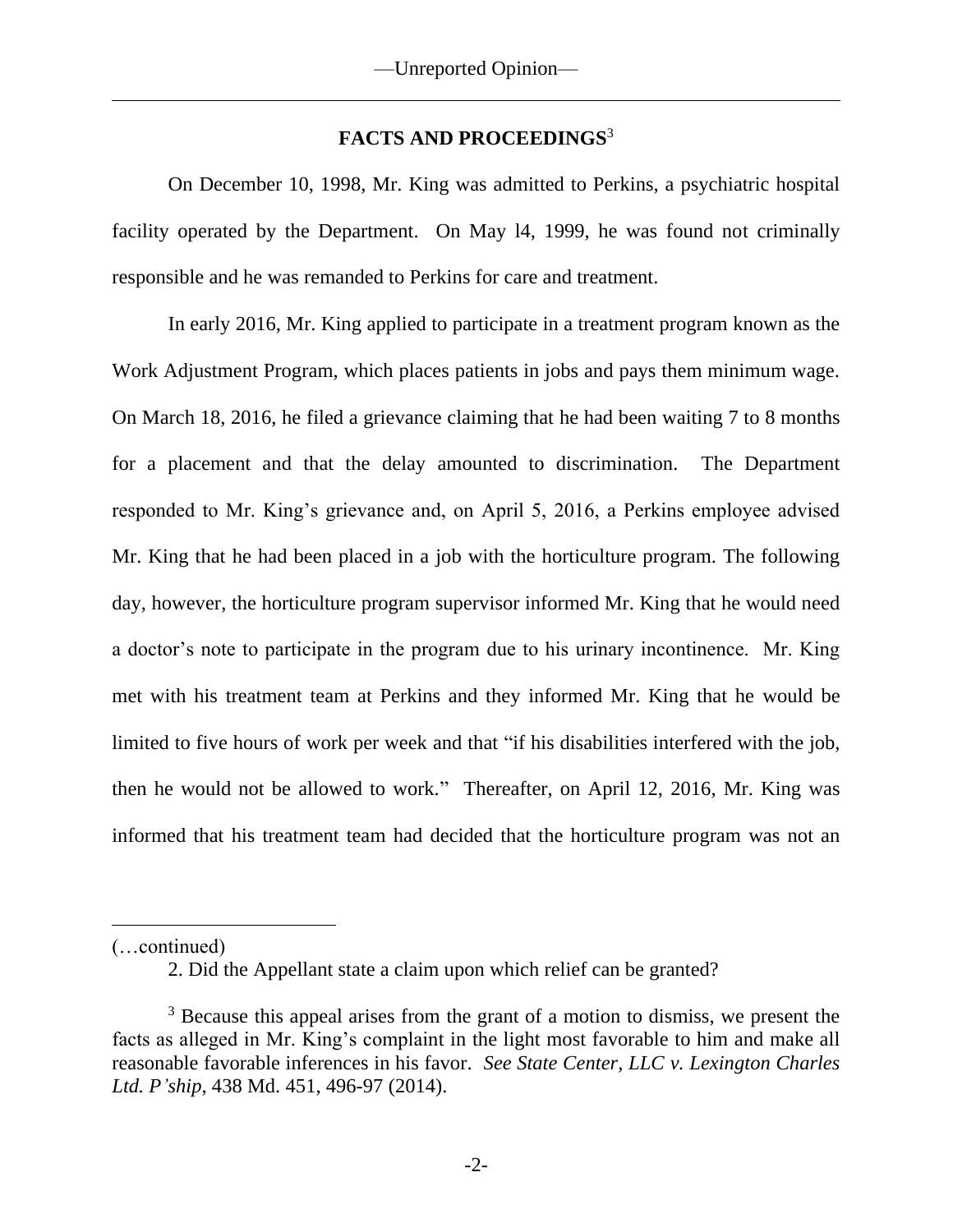appropriate placement for him. Mr. King instead was offered a work placement in Perkins's canteen for 1.5 hours per week, with no restroom facilities nearby.

### **A. The Federal Lawsuit**

On November 21, 2016, Mr. King filed suit in the United States District Court for the District of Maryland against Van T. Mitchell, the then Secretary of the Department, and other State personnel at Perkins ("the federal lawsuit").<sup>4</sup> He alleged the same facts as set forth above, though with some additional detail. Mr. King asserted that the defendants violated Titles I and III of the ADA by terminating him from his position in the horticulture program due to his disability of urinary incontinence; by refusing to offer him a reasonable accommodation – access to restroom facilities – that would permit him to perform the job; by otherwise denying him reasonable access to restroom facilities; and by refusing to place him in an alternative equivalent position at Perkins. He sought compensatory and punitive damages, declaratory relief, injunctive relief, unconditional release from Perkins, and attorneys' fees.

The defendants moved to dismiss the federal lawsuit for failure to state a claim under the ADA. On August 30, 2017, the district court issued a memorandum opinion and order granting the motion to dismiss Mr. King's claims with prejudice, with the exception of his claim for injunctive relief, which was dismissed without prejudice and with leave to amend for 21 days.

<sup>4</sup> The federal defendants were identical to or held the identical positions as the defendants in the instant action.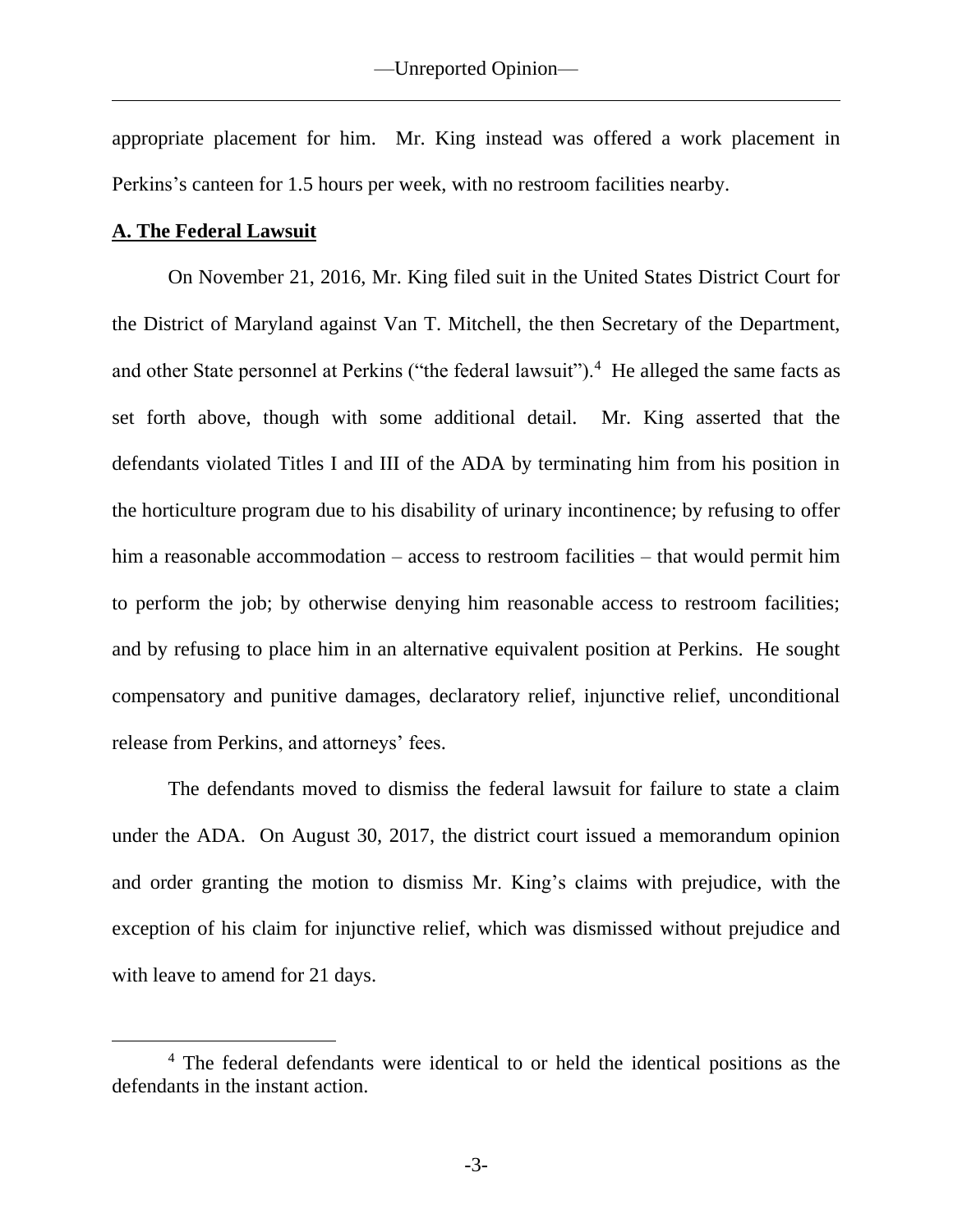Mr. King noted an appeal from the judgment and filed an amended complaint. His appeal was dismissed as having been taken from a non-final order. In his amended complaint, Mr. King specified that the injunctive relief he sought included construction of additional restroom facilities at Perkins and an order enjoining the locking of restrooms on medium and maximum-security wards. On August 10, 2018, the district court granted the defendants' motion to dismiss the amended complaint with prejudice.

Mr. King appealed that judgment to the United States Court of Appeals for the Fourth Circuit. On January 1, 2019, the Fourth Circuit affirmed the district court judgment by an unpublished *per curiam* opinion and, on March 11, 2019, it denied his petition for rehearing and rehearing *en banc*. On October 7, 2019, Mr. King's petition to proceed in forma pauperis before the Supreme Court was denied and his petition for writ of *certiorari* was dismissed. *King v. Neall*, \_\_ U.S. \_\_, 140 S.Ct. 210 (2019).

# **B. The State Lawsuit**

On September 13, 2018, after the district court dismissed his amended complaint in the federal lawsuit, Mr. King filed this lawsuit, naming the same (or equivalent) defendants and alleging the same facts. In Counts I and II of his complaint, Mr. King reasserted his ADA claims. In Count III, he asserted that the defendants inflicted cruel and unusual punishment upon him in violation of Articles 16 and 25 of the Maryland Declaration of Rights, and the Eighth Amendment to the federal constitution by their discriminatory conduct. In Count IV, he asserted that the defendants, by the same conduct, infringed upon his rights to due process and equal protection of the laws, in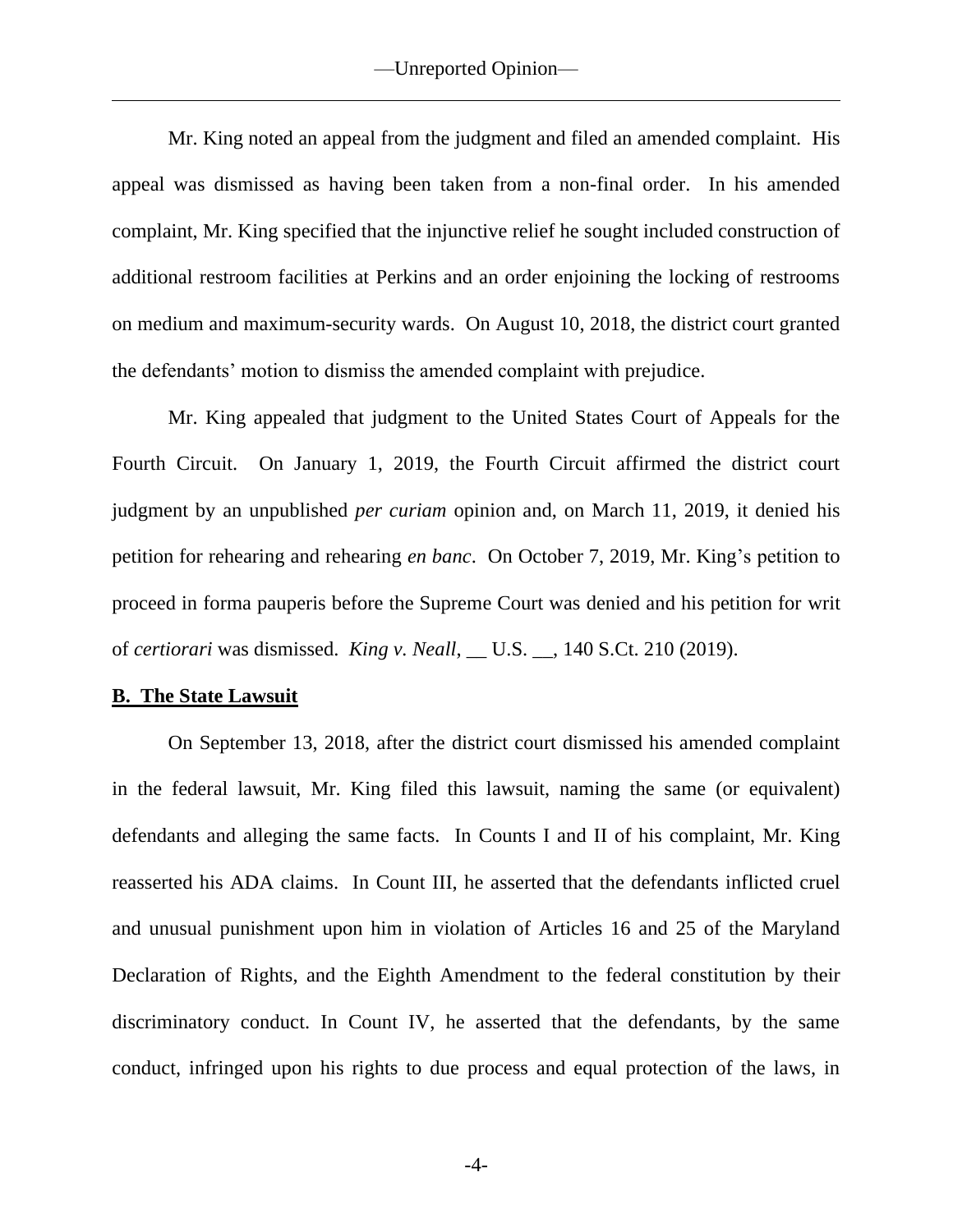violation of the Fifth and Fourteenth Amendments to the federal constitution. In Count V, Mr. King asserted claims for intentional infliction of mental, emotional, and physical pain, suffering, anguish and distress, in violation of the ADA and Md. Code Ann., Health Gen. § 10-701 (2015 Repl. Vol.).<sup>5</sup> In Count VI, Mr. King asserted a claim for negligent supervision. Mr. King sought compensatory and punitive damages under each count. He also requested injunctive relief, specifically the unlocking of certain restroom facilities at Perkins and the construction of additional restroom facilities.

On December 21, 2018, the Department moved to dismiss the complaint arguing that all the claims were barred by *res judicata*; that Mr. King's claims under Title I of the ADA also were barred by the applicable statute of limitations; and that all counts failed to state a claim upon which relief could be granted. It attached the pertinent documents from the federal lawsuit. The Department maintained that *res judicata* barred all of Mr. King's claims because they arose from a common nucleus of facts; that the parties to the state and federal lawsuits were identical; 6 that all the claims could have been asserted in the federal lawsuit either because they arose under federal law or because the district court could have exercised supplemental jurisdiction over the claims pursuant to 28 U.S.C. §

<sup>&</sup>lt;sup>5</sup> That statute provides, in relevant part, that a person in a mental health facility in Maryland shall "[b]e free from mental abuse[,]" which is defined as a "persistent course of conduct resulting in or maliciously intended to produce emotional harm." Md. Code. Ann., Health Gen. § 10-701(a)(4)(i) & (c)(6).

<sup>&</sup>lt;sup>6</sup> The Department noted that Mr. King sued the Secretary of the Department and the CEO and COO of Perkins and that though the persons appointed to those positions had changed, Mr. King's claims were against the office, not the individuals.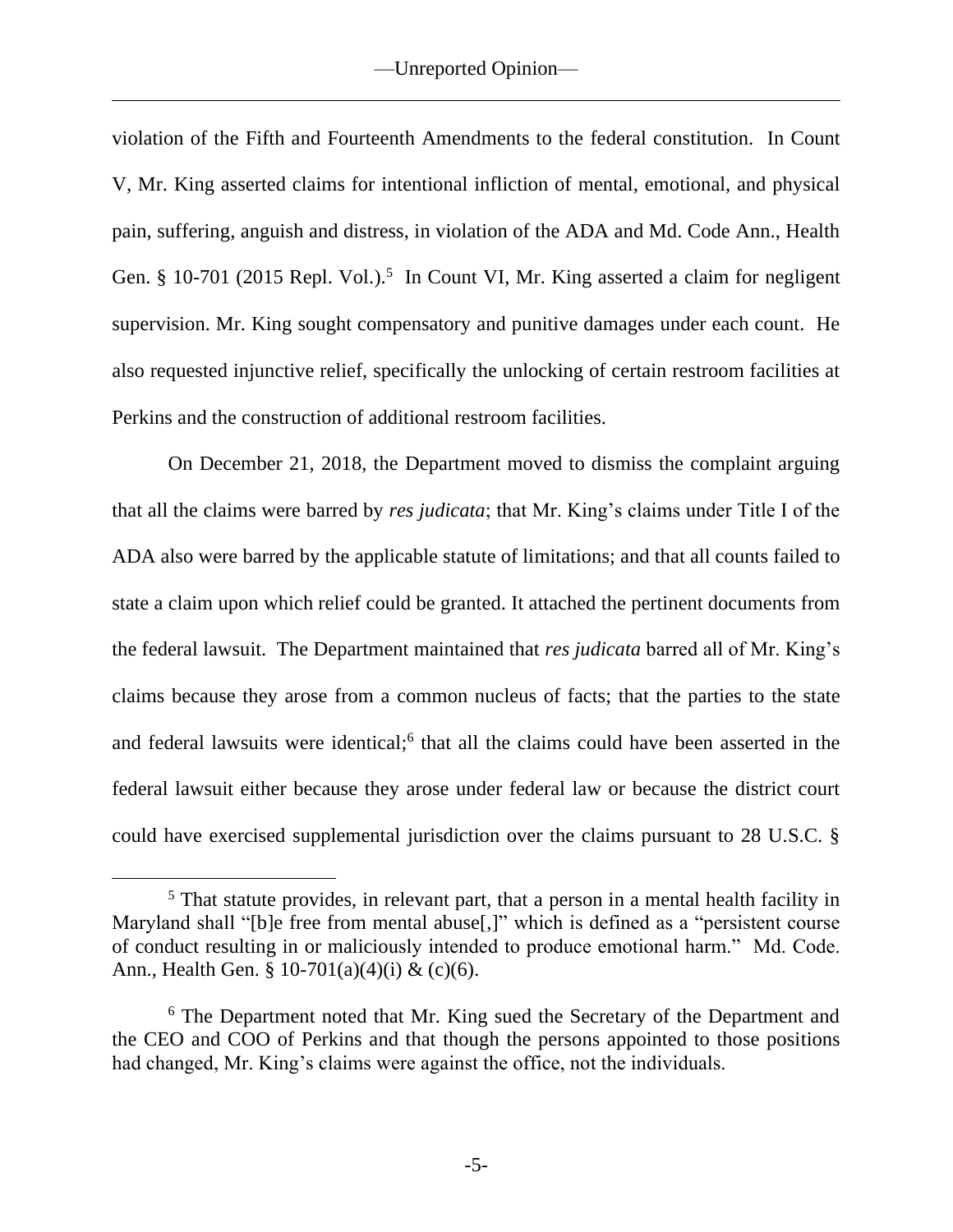$1367(a)$ ;<sup>7</sup> and that the district court's dismissal of Mr. King's complaint and amended complaint with prejudice amounted to a final judgment on the merits of his claims. Further, the Department argued that Mr. King's claim under Title I of the ADA for employment discrimination was barred by statute of limitations applying to the analogous state law claim, which required that such a claim be brought within two years of the alleged discriminatory conduct. *See* Md. Code Ann., State Gov't § 20-606 (2014 Repl. Vol., 2017 Supp.) (making it unlawful for an employer to discriminate against an employee based upon his or her disability); State Gov't  $\S$  20-1013(a)(3) (civil complaint alleging discrimination in employment must be brought "within 2 years after the alleged unlawful employment practice occurred"). The Department maintained, in the alternative, that Mr. King failed to state a claim under the ADA; for cruel or unusual punishment; for an equal protection or due process violation; for intentional infliction of emotional distress; or for negligent supervision.

Mr. King did not oppose the motion.

On January 23, 2019, the circuit court granted the motion to dismiss with prejudice, ruling that Mr. King failed to state a claim upon which relief may be granted

 $<sup>7</sup>$  That statute provides, in relevant part, that if a district court has original</sup> jurisdiction over some claims in a civil action, it "shall have supplemental jurisdiction over all other claims that are so related to claims in the action within such original jurisdiction that they form part of the same case or controversy under Article III of the United States Constitution." 28 U.S.C. § 1367(a). The district court may decline to exercise supplemental jurisdiction under certain circumstances. 28 U.S.C. § 1367(c).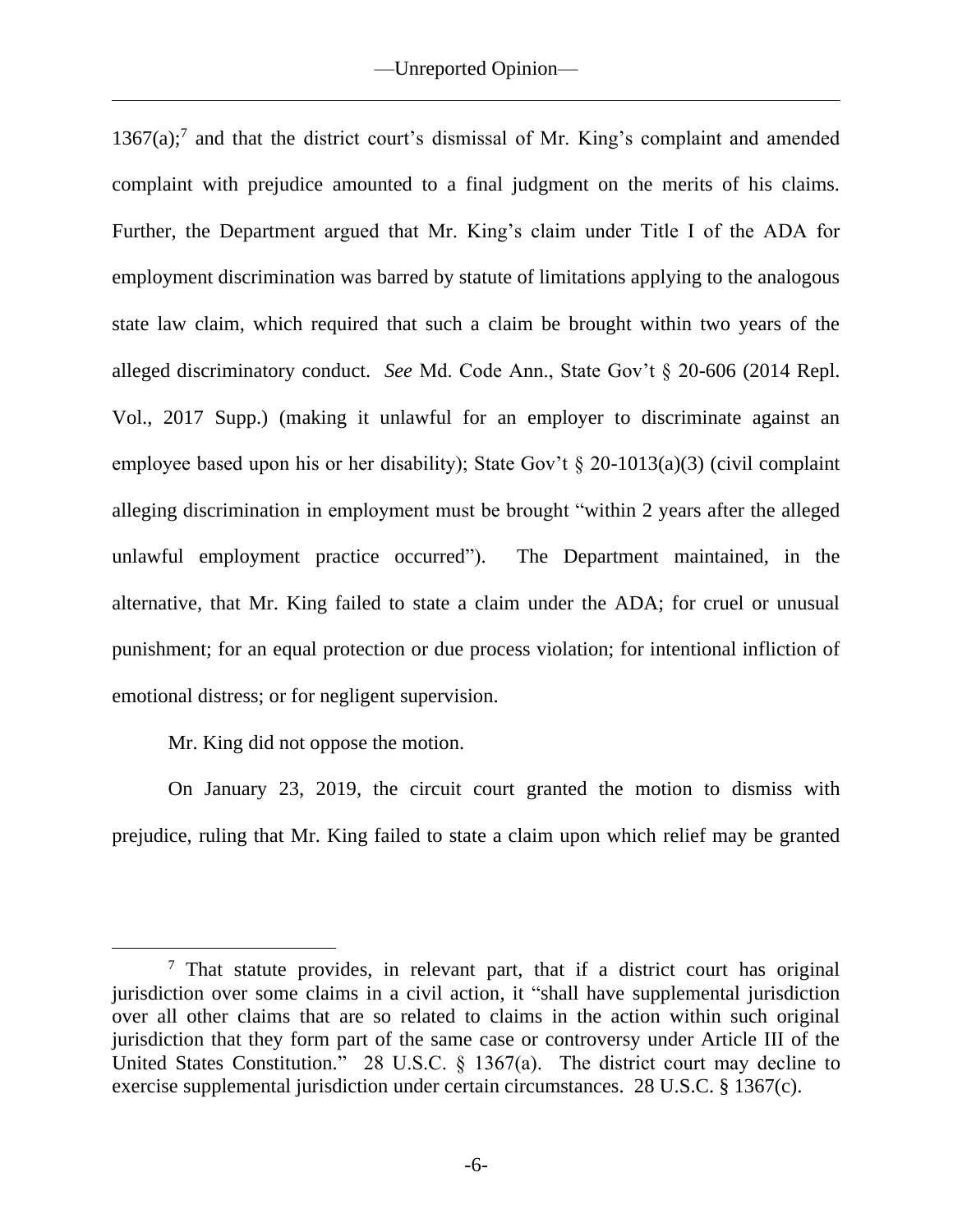and that his claims were barred by the applicable statute of limitations set forth at State Gov't  $\S 20 - 1013(a)(3)$ .

This timely appeal followed. We shall include additional facts as necessary to our resolution of the issues.

### **STANDARD OF REVIEW**

This Court reviews a trial court's decision to grant a motion to dismiss *de novo*. *Bradley v. Bradley*, 214 Md. App. 229, 234 (2013). We "'accept all well-pled facts in the complaint, and reasonable inferences drawn from them, in a light most favorable to the non-moving party.'" *Sprenger v. Pub. Serv. Comm'n of Md*., 400 Md. 1, 21 (2007) (quoting *Converge Servs. Grp., LLC v. Curran*, 383 Md. 462, 475 (2004)). "'Dismissal is proper only if the alleged facts and permissible inferences, so viewed, would, if proven, nonetheless fail to afford relief to the plaintiff.'" *Pendleton v. State*, 398 Md. 447, 459 (2007) (quoting *Ricketts v. Ricketts*, 393 Md. 479, 492 (2006) (citation omitted)). We may "affirm the dismissal . . . on 'any ground adequately shown by the record, whether or not relied upon by the trial court[.]'" *Parks v. Alpharma, Inc*., 421 Md. 59, 65 n.4 (2011) (quoting *City of Frederick v. Pickett*, 392 Md. 411, 424 (2006), in turn quoting *Berman v. Karvounis*, 308 Md. 259, 263 (1987)).

### **DISCUSSION**

Mr. King contends that the circuit court erred by ruling that his complaint was barred by limitations. He asserts that because he filed this lawsuit while his federal lawsuit was pending on appeal and because he filed the federal lawsuit within 2 years of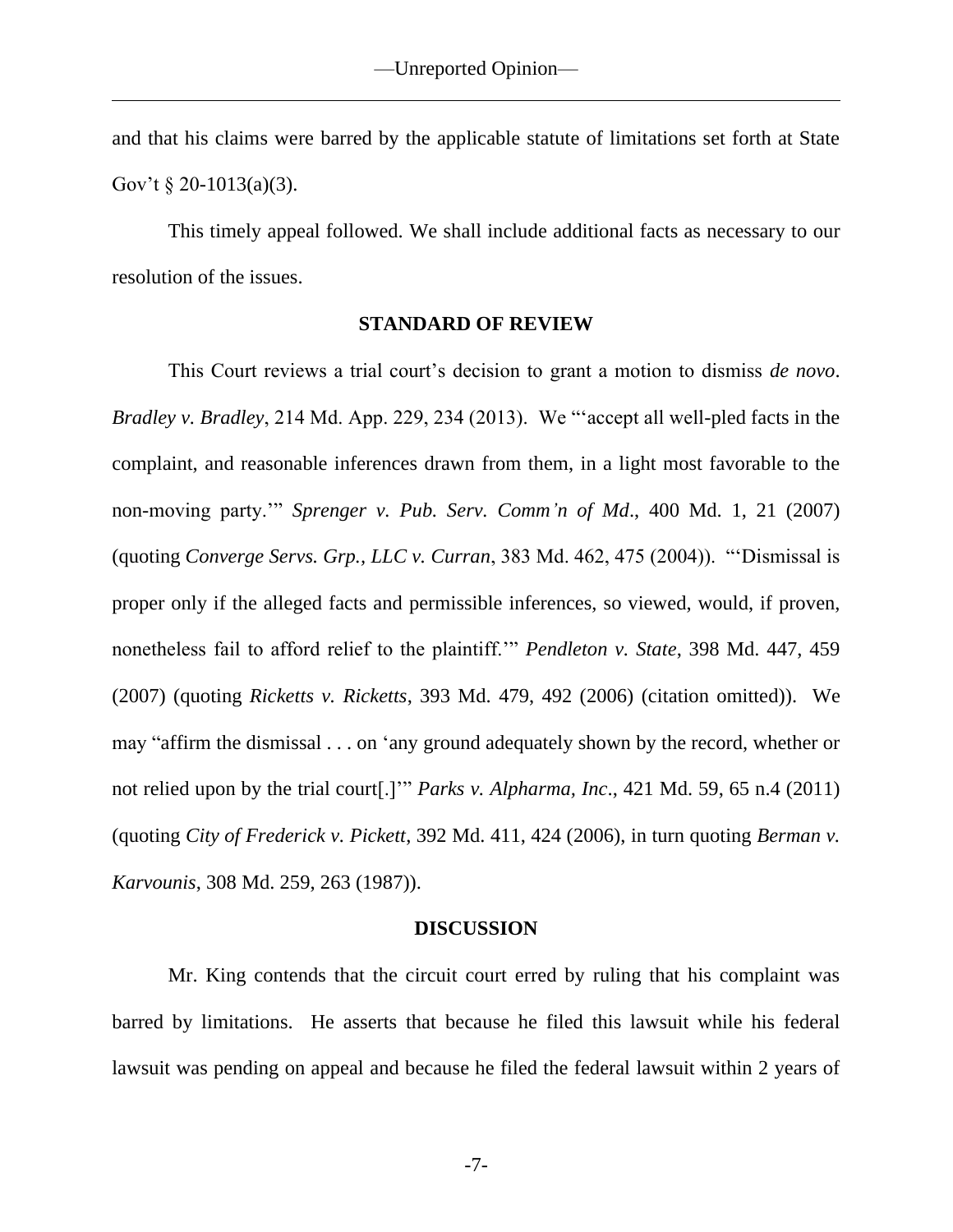the alleged discriminatory conduct, that the statute of limitations was tolled as to his claims pursuant to Rule 2-101(b). $8$  He argues, moreover, that his complaint "contains all of the necessary elements needed to show claims upon which relief can and should be granted."

The Department responds that this Court can affirm the circuit court judgment on all counts on the ground that the claims are barred by *res judicata* or on the bases relied upon by the circuit court. We agree.

"Under Maryland Law, the requirements of *res judicata* or claim preclusion are: 1) that the parties in the present litigation are the same or in privity with the parties to the earlier dispute; 2) that the claim presented in the current action is identical to the one determined in the prior adjudication; and 3) that there was a final judgment on the merits." *Colandrea v. Wilde Lake Comm. Ass'n*., *Inc*., 361 Md. 371, 392 (2000) (citations omitted). "When a federal court renders a final judgment, [however,] generally the judgment's preclusive effect is determined by federal law." *Anne Arundel Cty. Bd. of* 

<sup>8</sup> That rule provides:

Except as otherwise provided by statute, if an action is filed in a United States District Court or a court of another state within the period of limitations prescribed by Maryland law and that court enters an order of dismissal (1) for lack of jurisdiction, (2) because the court declines to exercise jurisdiction, or (3) because the action is barred by the statute of limitations required to be applied by that court, an action filed in a circuit court within 30 days after the entry of the order of dismissal shall be treated as timely filed in this State.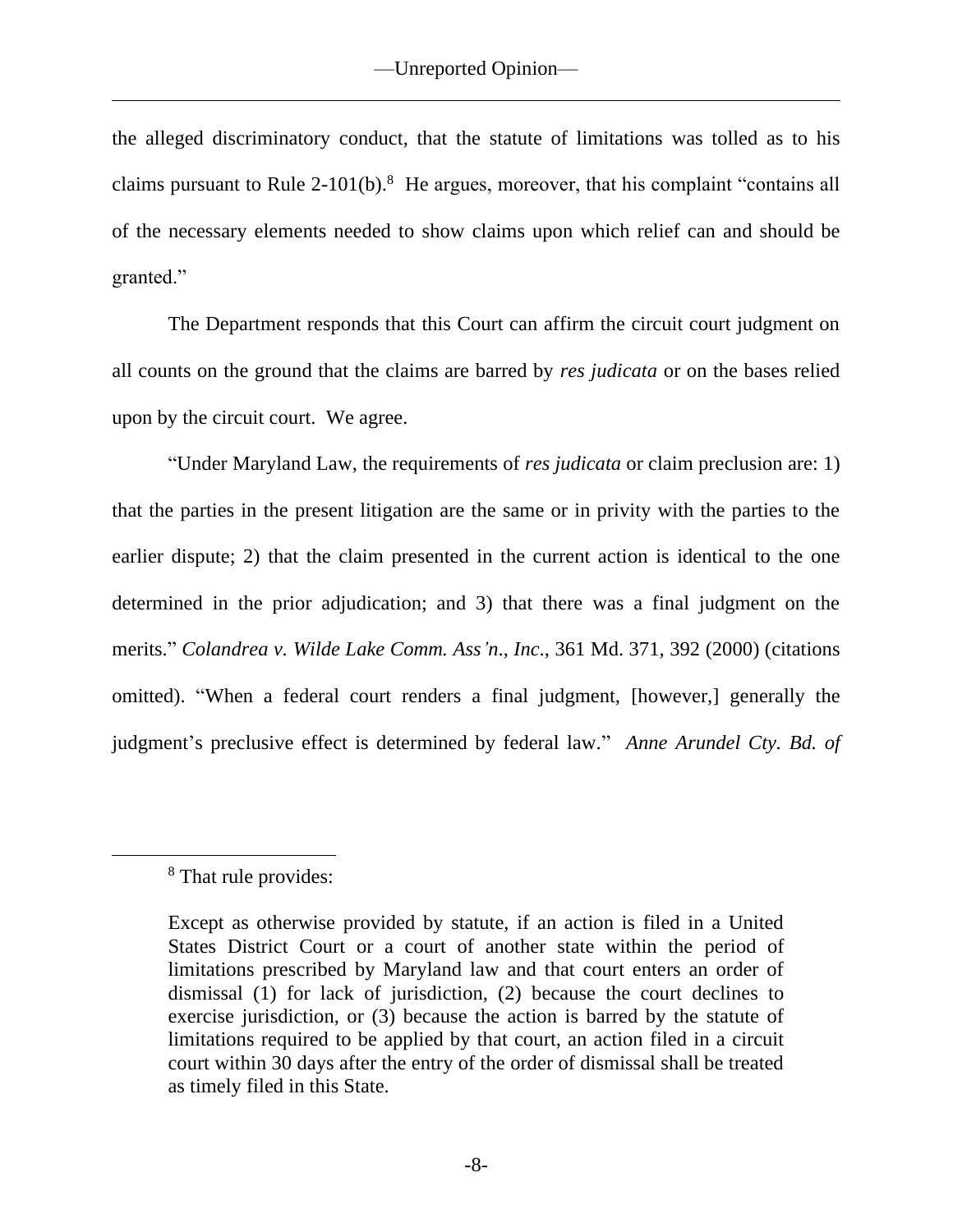*Educ. v. Norville*, 390 Md. 93, 108 (2005) (citing *Shoup v. Bell & Howell Co*., 872 F.2d

1178, 1179 (4th Cir. 1989)). Federal courts apply an analogous test for claim preclusion:

(1) identical parties, or parties in privity, in the two actions; (2) the claim in the second matter is based upon the same cause of action involved in the earlier proceeding; and, (3) a prior and final judgment on the merits, rendered by a court of competent jurisdiction in accordance with due process requirements.

*Id.* (citing *Grausz v. Englander*, 321 F.3d 467, 472 (4<sup>th</sup> Cir. 2003)). Thus, the Court of Appeals has reasoned that "[w]hether the final judgment is pronounced by a federal court or a state court, its preclusive bar extends to any theory arising out of the same claim."

*Id*.

Here, the parties to the present litigation are the same or equivalent to those named as defendants in the federal lawsuit.

The second prong – that the current litigation is "based upon the same cause of action" – also is satisfied. *Res judicata* bars the relitigation of claims actually litigated in a prior lawsuit *and* those which "*could have been* decided fully and fairly." *Id.* at 107 (emphasis in original). The doctrine thus "protects the courts, as well as the parties, from the attendant burdens of relitigation." *Id*. The Court of Appeals has "adopted the transactional test" set forth in § 24 of the Restatement (Second) of Judgments<sup>9</sup> to

<sup>9</sup> The Restatement provides in pertinent part:

<sup>(2)</sup> What factual grouping constitutes a "transaction", and what groupings constitute a "series", are to be determined pragmatically, giving weight to such considerations as whether the facts are related in time, space, origin, or motivation, whether they form a convenient trial unit, and whether their (Continued…)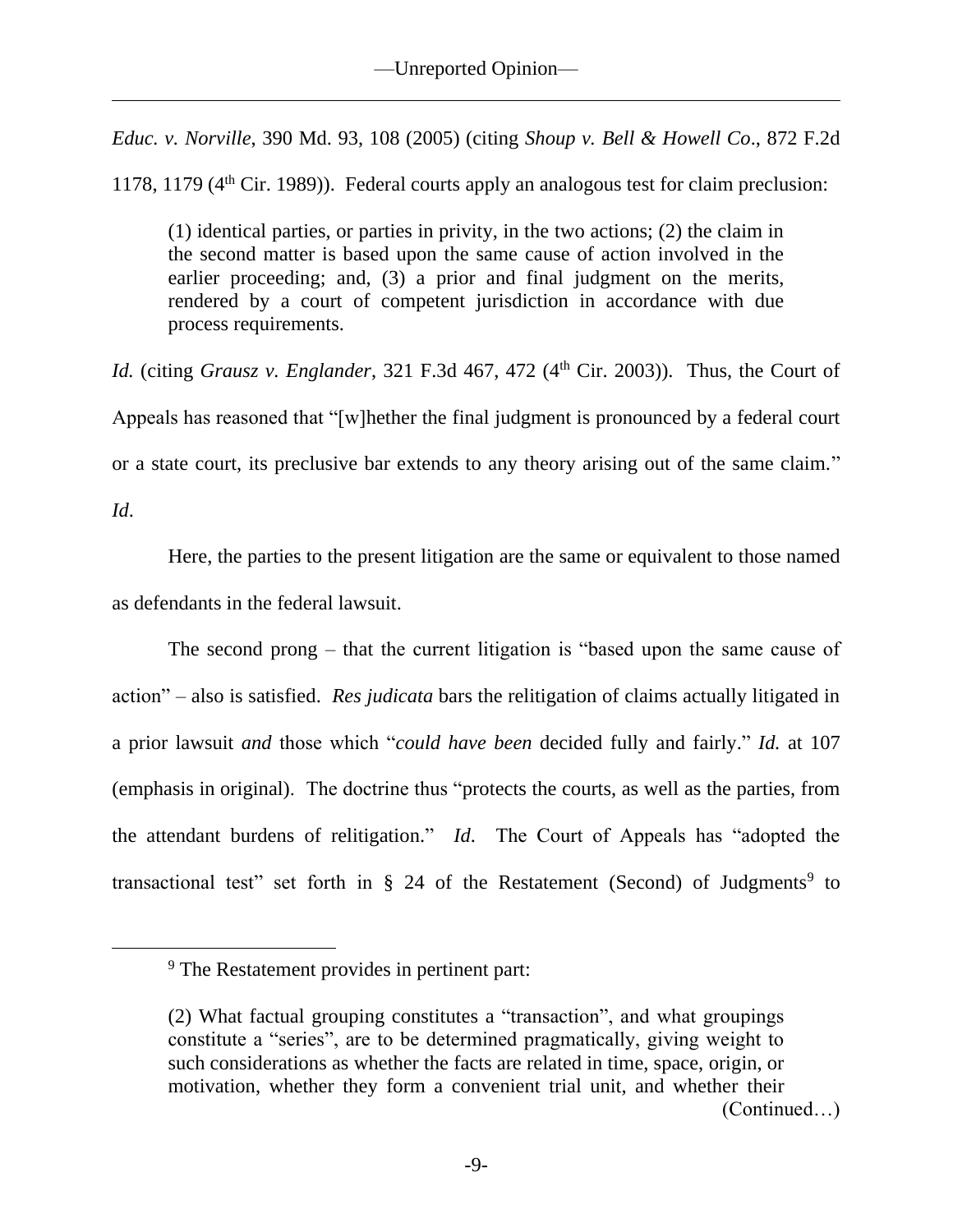determine if a matter not directly ruled upon in prior litigation nevertheless "'was fairly included within the claim or action that was before the earlier court and could have been resolved in that court.'" *Id*. at 108 (quoting *FWB Bank v. Richman*, 354 Md. 472, 493 (1999)). Under that approach, "if the two claims or theories are based upon the same set of facts and one would expect them to be tried together ordinarily, then a party must bring them simultaneously. Legal theories may not be divided and presented in piecemeal fashion in order to advance them in separate actions." *Id*. at 109.

In the case at bar, Mr. King's claims in the federal lawsuit and in this case are based upon identical facts and arise from the exact same series of events. He alleges that he sought employment at Perkins through the Work Adjustment Program; was offered a position in the horticulture program; was later advised that his treatment team did not assent to him being placed in that job; and was offered a different job instead, though with much reduced hours. He further alleged that he was denied adequate and meaningful access to restroom facilities. He asserted that the Department discriminated against him based upon his urinary incontinence and failed to provide adequate access to restroom facilities to accommodate his disability. He sought identical relief in his federal and state cases, except for the request for declaratory relief which was made only in the federal lawsuit.

(…continued)

*Restatement (Second) of Judgments* § 24.

treatment as a unit conforms to the parties' expectations or business understanding or usage.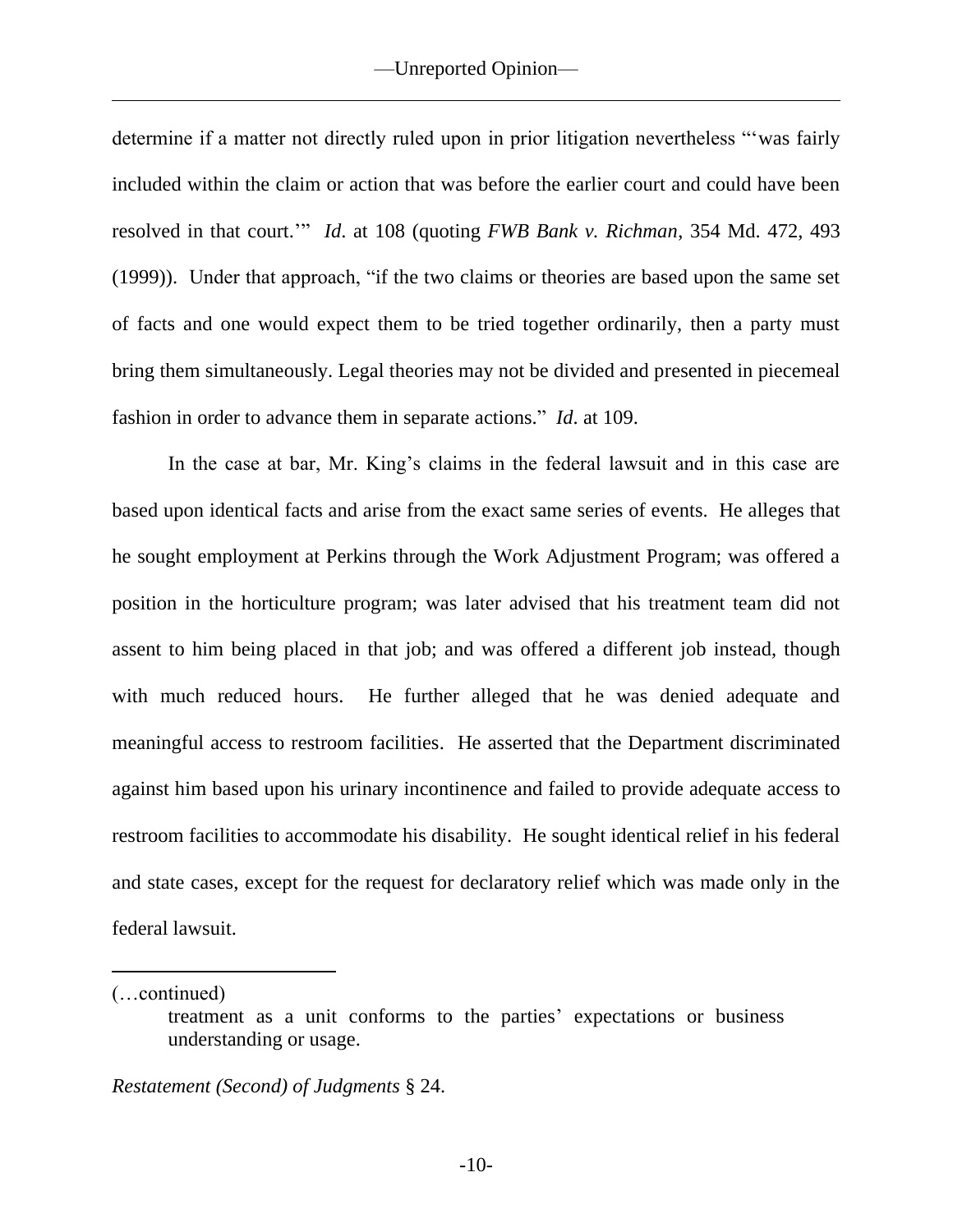To be sure, Mr. King has reformulated some of those claims to assert new theories under state and federal law. For example, he now asserts that the discriminatory conduct also amounted to cruel and unusual punishment, in violation of the federal constitution and the Maryland Declaration of Rights. Nevertheless, all of Mr. King's legal theories are grounded in the same fundamental claim that the Department's handling of his employment application was discriminatory under the ADA and all the claims could and should have been asserted in the federal lawsuit because they were subject to the exercise of the district court's original jurisdiction, *see* 28 U.S.C. § 1331, or its supplemental jurisdiction. *See* 28 U.S.C. § 1367. The claims all were "based on the same cause of action" and, thus, to the extent the dismissal of Mr. King's federal lawsuit was a final judgment on the merits, he is precluded from relitigating the claims in this action.

The dismissal of the federal lawsuit for failure to state a claim upon which relief may be granted, with prejudice, was a final judgment on the merits. *See Claibourne v. Willis*, 347 Md. 684, 692 (1997) (a "dismissal with prejudice . . . has the same *res judicata* effect as a final adjudication on the merits favorable to the defendant"); *Norville*, 390 Md. at 112 (federal court's dismissal of complaint for failure to state a claim upon which relief may be granted was a final adjudication on the merits).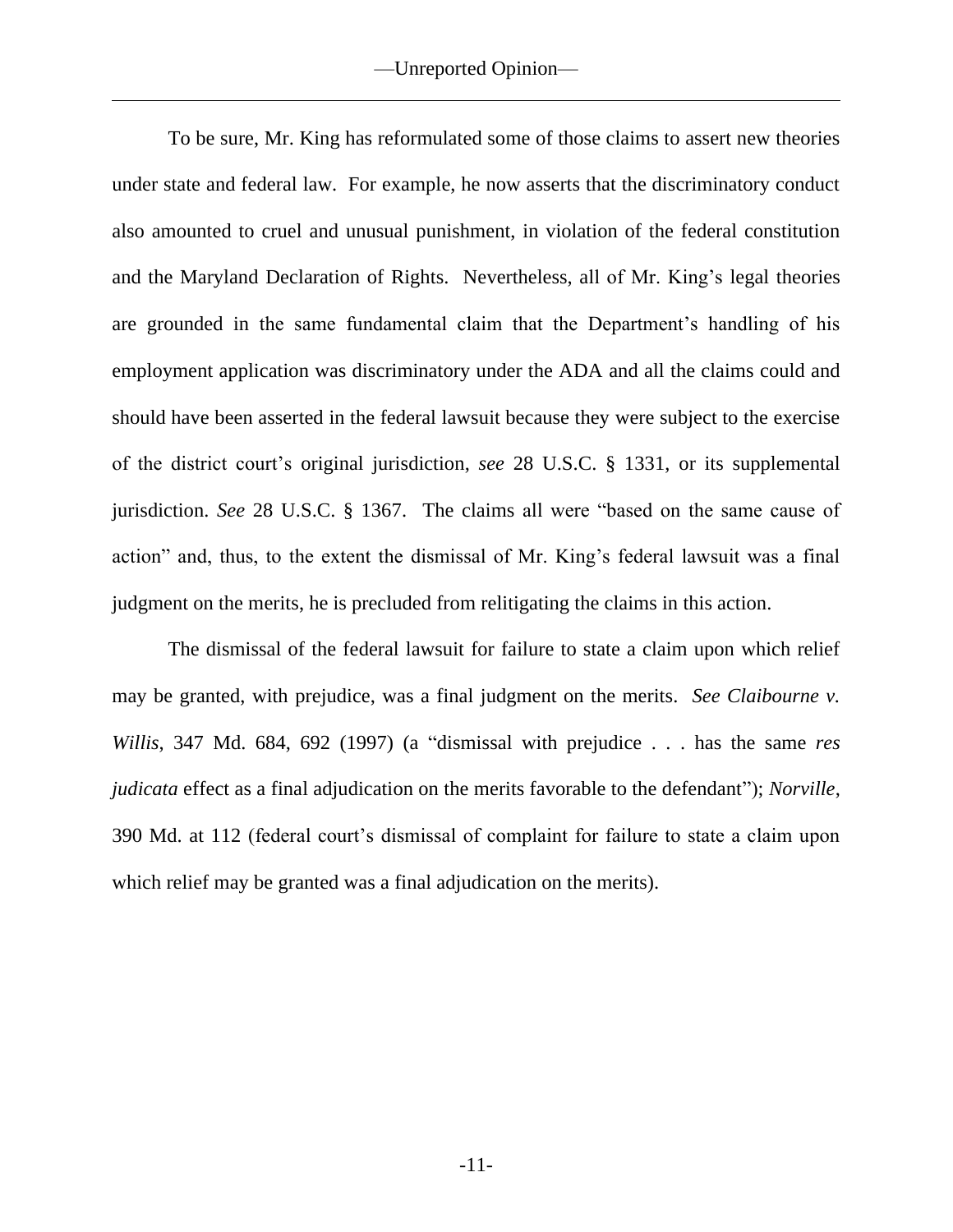Because we have concluded that this action is barred by *res judicata*, we need not decide if the action was barred by limitations or if Mr. King stated a claim upon which relief may be granted.

> **JUDGMENT OF THE CIRCUIT COURT FOR BALTIMORE CITY AFFIRMED. COSTS TO BE PAID BY THE APPELLANT.**